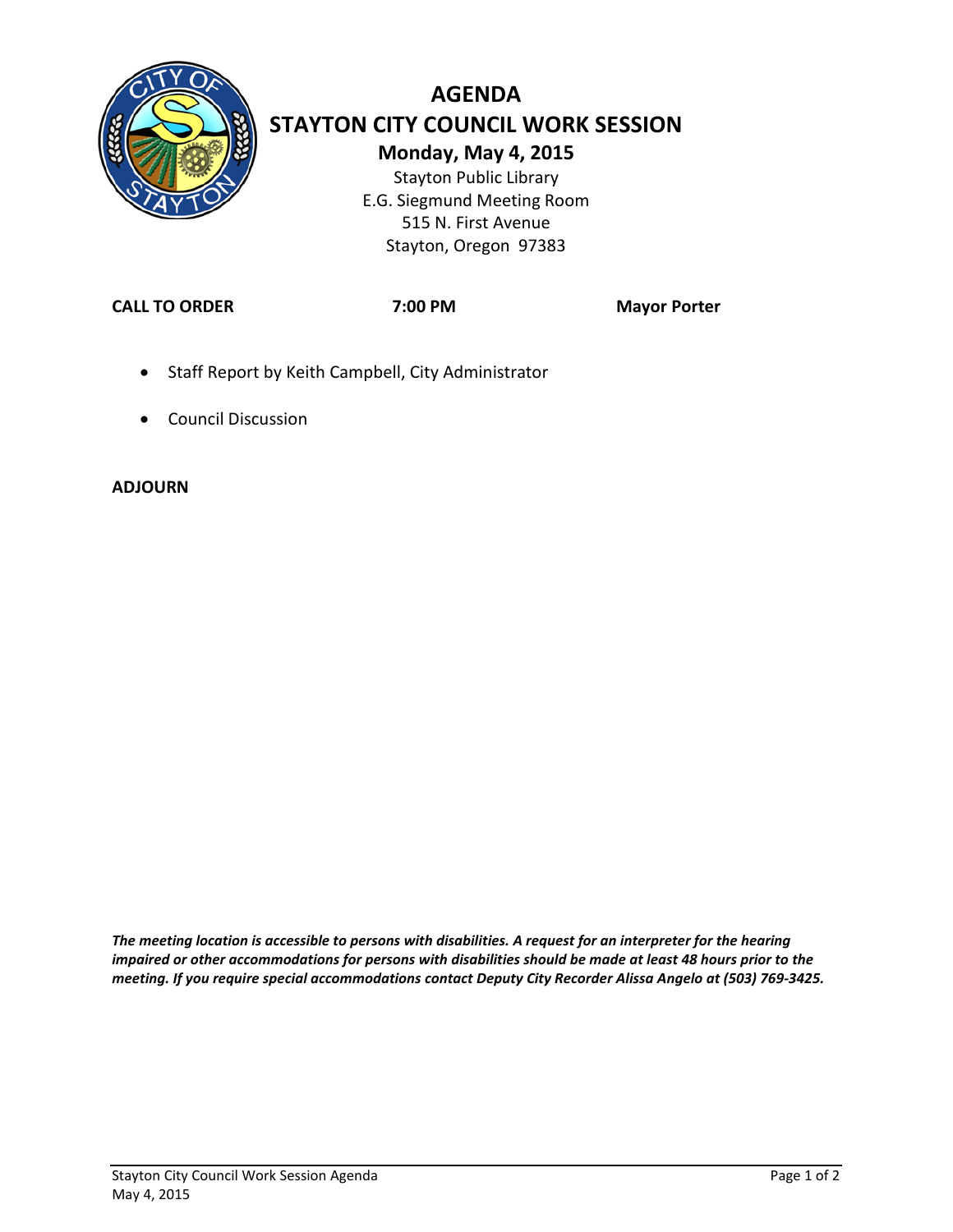### **CALENDAR OF EVENTS**

#### **MAY 2015**

| Monday           | May 4         | City Council Work Session -<br><b>Goal Setting</b>    | 7:00 p.m. | E.G. Siegmund Meeting Room             |
|------------------|---------------|-------------------------------------------------------|-----------|----------------------------------------|
| Tuesday          | May 5         | Parks & Recreation Board                              | 7:00 p.m. | E.G. Siegmund Meeting Room             |
| Tuesday          | May 5         | <b>Budget Committee Meeting</b>                       | 7:00 p.m. | Community Center (north end)           |
| Thursday         | May 7         | <b>Budget Committee Meeting</b>                       | 7:00 p.m. | Community Center (north end)           |
| Friday           | May 8         | <b>Community Leaders Meeting</b>                      | 7:30 a.m. | Covered Bridge Café                    |
| Monday           | <b>May 11</b> | <b>Budget Committee Meeting</b><br>(if needed)        | 7:00 p.m. | Community Center (north end)           |
| Monday           | May 11        | City Council Work Session -<br>Sign Code Review       | 7:00 p.m. | E.G. Siegmund Meeting Room             |
| Tuesday          | May 12        | Commissioner's Breakfast                              | 7:30 a.m. | Covered Bridge Café                    |
| Tuesday          | May 12        | <b>Public Safety Commission</b>                       | 6:00 p.m. | City Hall Conference Room              |
| Monday           | May 18        | <b>City Council</b>                                   | 7:00 p.m. | Community Center (north end)           |
| Wednesday        | <b>May 20</b> | Library Board                                         | 6:00 p.m. | E.G. Siegmund Meeting Room             |
| Monday           | May 25        | CITY OFFICES CLOSED IN OBSERVANCE OF MEMORIAL DAY     |           |                                        |
| Tuesday          | <b>May 26</b> | <b>Planning Commission</b>                            | 7:00 p.m. | Community Center (north end)           |
| <b>JUNE 2015</b> |               |                                                       |           |                                        |
| Monday           | June 1        | City Council                                          | 7:00 p.m. | Community Center (north end)           |
| Tuesday          | June 2        | Parks & Recreation Board                              | 7:00 p.m. | E.G. Siegmund Meeting Room             |
| Tuesday          | June 9        | Commissioner's Breakfast                              | 7:30 a.m. | Covered Bridge Café                    |
| Friday           | June 12       | <b>Community Leaders Meeting</b>                      | 7:30 a.m. | Covered Bridge Café                    |
| Monday           | June 15       | City Council                                          | 7:00 p.m. | Community Center (north end)           |
| Wednesday        | June 17       | Library Board                                         | 6:00 p.m. | E.G. Siegmund Meeting Room             |
| Monday           | June 29       | <b>Planning Commission</b>                            | 7:00 p.m. | Community Center (north end)           |
| <b>JULY 2015</b> |               |                                                       |           |                                        |
| Friday           | July 3        | CITY OFFICES CLOSED IN OBSERVANCE OF INDEPENDENCE DAY |           |                                        |
| Monday           | July 6        | City Council                                          |           | 7:00 p.m. Community Center (north end) |
| Tuesday          | July 7        | Parks & Recreation Board                              | 7:00 p.m. | E.G. Siegmund Meeting Room             |
| Friday           | July 10       | <b>Community Leaders Meeting</b>                      | 7:30 a.m. | Covered Bridge Café                    |
| Tuesday          | July 14       | Commissioner's Breakfast                              | 7:30 a.m. | Covered Bridge Café                    |
| Wednesday        | July 15       | Library Board                                         | 6:00 p.m. | E.G. Siegmund Meeting Room             |
| Monday           | July 20       | City Council                                          | 7:00 p.m. | Community Center (north end)           |
| Monday           | July 27       | Planning Commission                                   | 7:00 p.m. | Community Center (north end)           |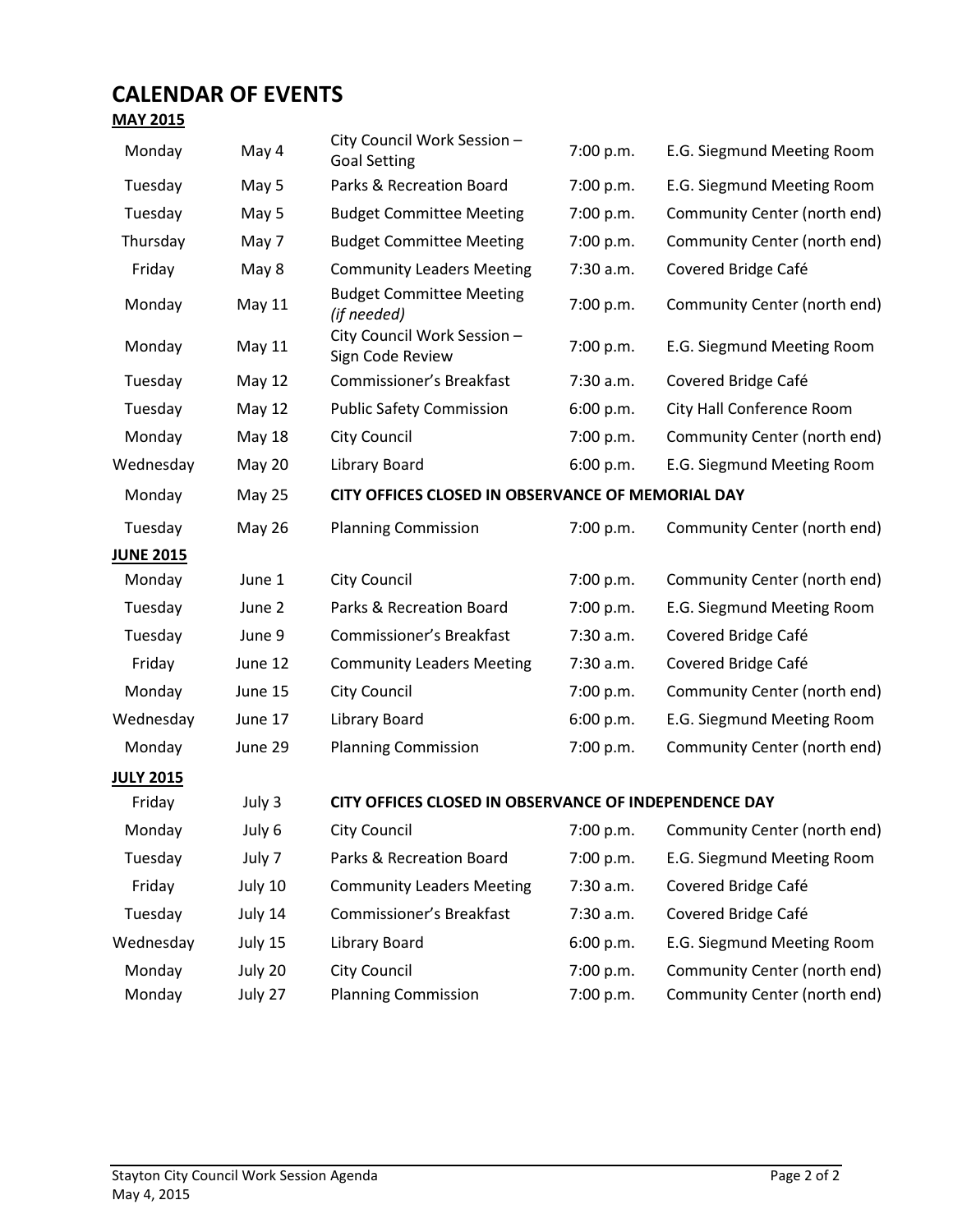

### **CITY OF STAYTON**

## M E M O R A N D U M

| TO:             | <b>Mayor Henry Porter and the Stayton City Council</b> |  |
|-----------------|--------------------------------------------------------|--|
| <b>FROM:</b>    | Keith Campbell, City Administrator                     |  |
| <b>DATE:</b>    | May 4, 2015                                            |  |
| <b>SUBJECT:</b> | 2015-2016 City Council Goals                           |  |

#### **BACKGROUND INFORMATION**

On February 23, 2015, the City Council met for the purpose of setting goals for 2015-2016. The meeting was facilitated by Jennie Messmer of the Mid-Willamette Valley Council of Governments. Ms. Messmer led the Council through introductions and asked each Councilor to list their goals under several categories, and then they were asked to rank their top goals.

Following the first goal setting session, staff compiled a list of the ranked goals and objectives and brought them before the City Council on March 16, 2015. At that time, the Council felt the goals were not yet ready to adopt. After some discussion, the Council requested staff schedule another work session to further discuss the council goals and objectives.

Staff has met and reviewed the goals and discussions from the goal setting session; a draft of the goals and objectives is included in your packet.